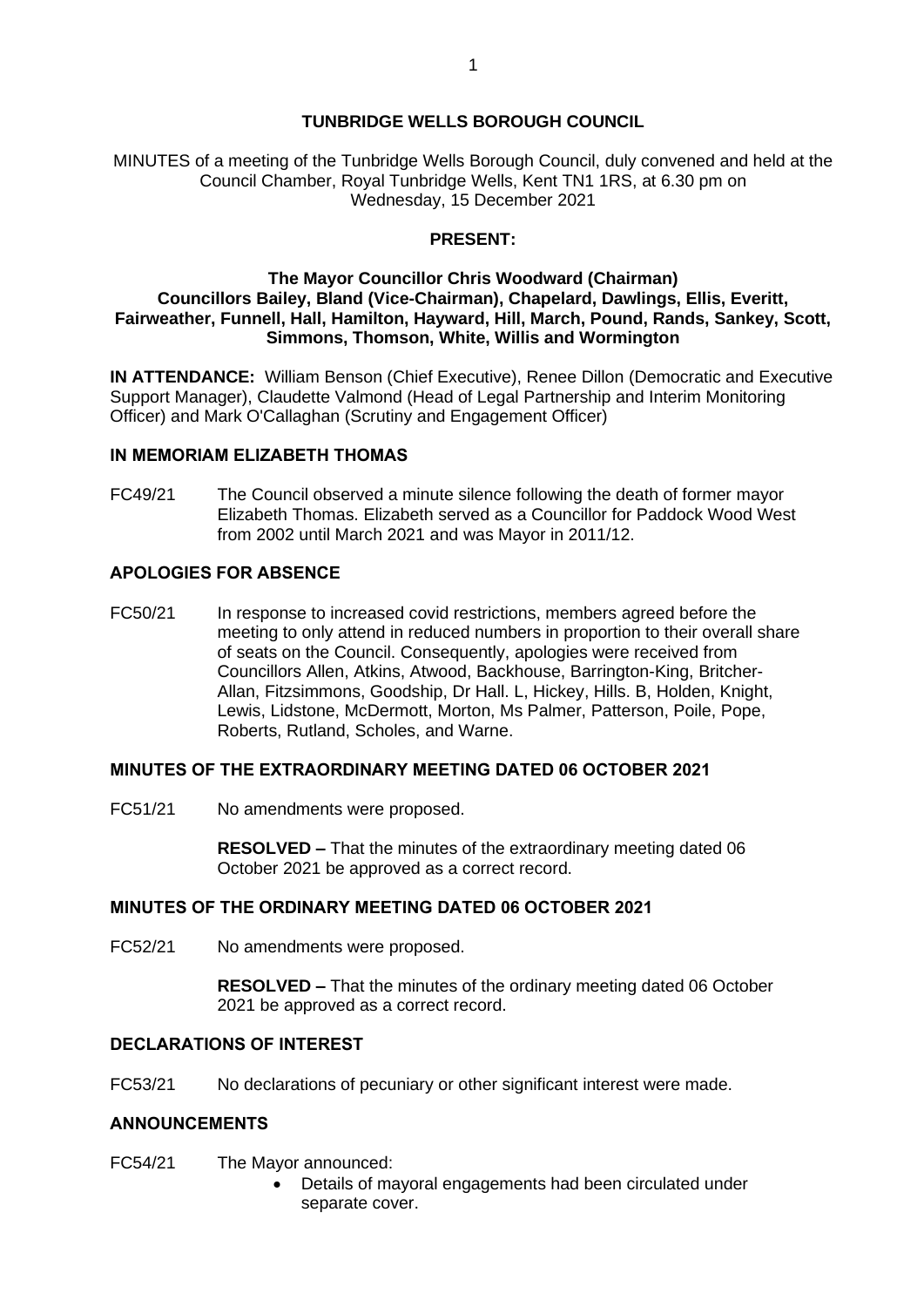The Leader of the Council announced:

• A Covid update had been planned but this would now be provided as part of an answer to the questions on the agenda.

# **QUESTIONS FROM MEMBERS OF THE PUBLIC**

FC55/21 The Mayor advised that no questions from members of the public had been received under Council Procedure Rule 8.

## **QUESTIONS FROM MEMBERS OF THE COUNCIL**

FC56/21 The Mayor advised that 2 questions and 1 urgent question from members of the council had been received under Council Procedure Rule 10.

## **1. Question from Councillor Chapelard**

"What is the total loss of income to Tunbridge Wells Borough Council for each missed fortnightly garden waste collection due to the current suspension of this service?"

## **Answer from Councillor Bailey**

"We took the difficult decision to suspend the garden waste service to protect our main waste and recycling collections that all households in our borough – regardless of income level – need and expect the council to provide. This decision to prioritise our statutory services has come at a financial cost to the council with gross income reduced by approximately £45,000 each fortnight whilst the suspension continues."

## **Supplementary question from Councillor Chapelard**

"With that £45,000 loss of income, what is the split between Tunbridge Wells Borough Council and its contractor Urbaser?"

## **Answer from Councillor Bailey**

"That £45,000 figure is the figure for Tunbridge Wells Borough Council."

## **2. Question from Councillor Wormington**

"In light of the huge public outcry against violent crimes towards women and a clear public desire for safer spaces for women, do you agree that Tunbridge Wells Borough Council's long standing custom and practice, which is simply to repair and replace park lights, not to install new ones, is no longer fit for purpose?"

## **Answer from Councillor Scott**

"Freedom from fear of attack is extremely important, a matter I take very seriously and have discussed this internally and with the Police. We are very keen to act together with the Police and through our community groups. We have considered various steps to actually assist in this, in terms of looking at various systems in determining areas of concern and, in fact, working with the Police in that and we hope to have details of that system we are developing soon. The question of lights in the parks is quite a complex question which I'm more than happy to go through. The actual responsibility for street lights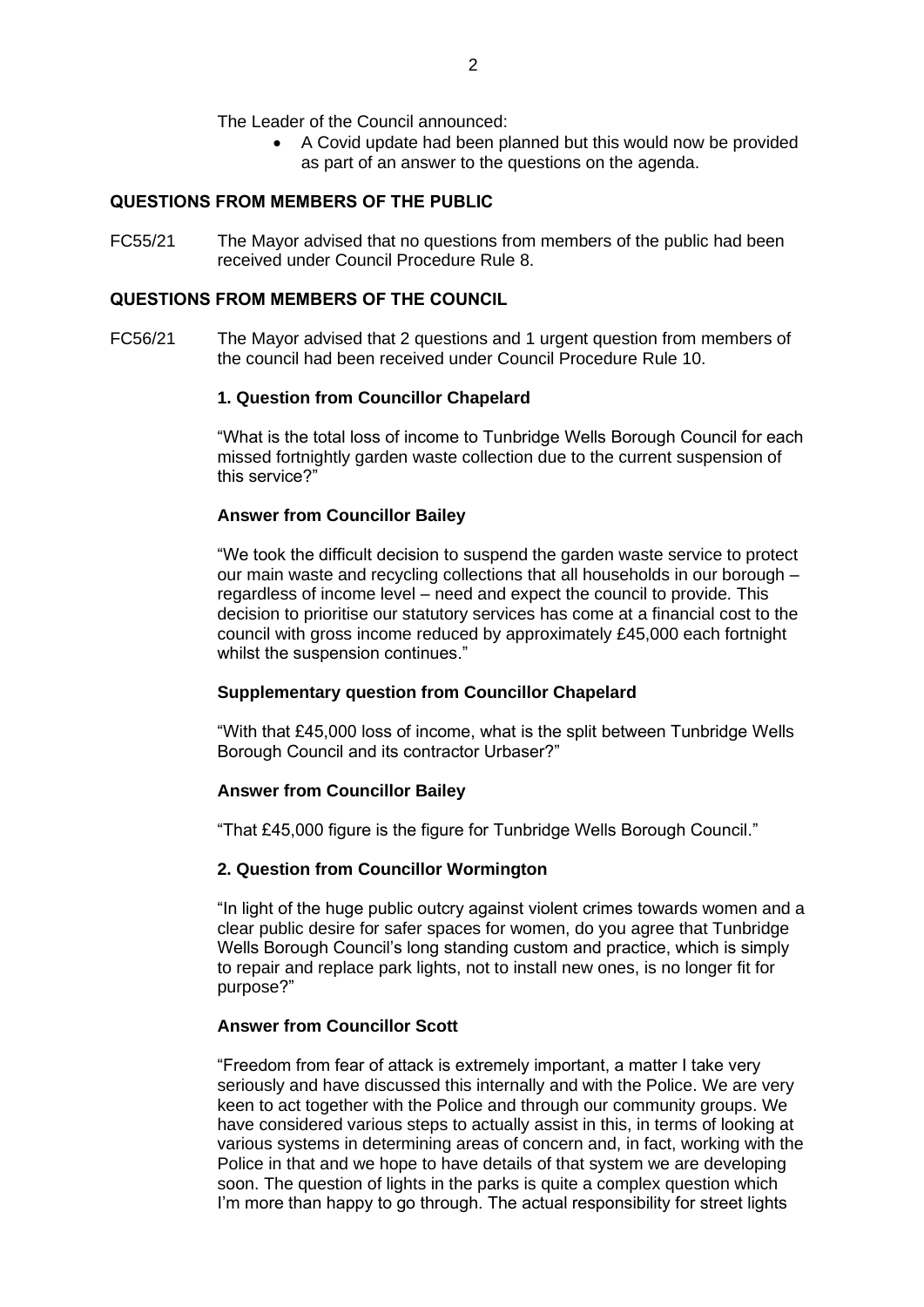and parts of the park actually is subdivided between Kent County Council, Tunbridge Wells Borough Council, Housing Associations and private landowners. We have some responsibility for repairing and maintaining lights for which we are responsible. We have not actually had a request from the Friends Groups of the parks yet for change of those lights. I am concerned about them, however, we also have various other conflicting interests in terms of heritage of the various units, etcetera. Some of our parks do not actually have any lights and whether we want to actually move to a point where lights are there, or not, is an open question of some concern to a lot of people who prefer darkness. So, I think that the question of heritage, how we're actually dealing with the lights is an open question and one that is not a simple rush to actually replace all heritage lights or add a large number of additional lights when the public may not wish that. I think the main concern is how do we actually reduce fear and the potential of criminal action anywhere in our borough."

#### **Supplementary question from Councillor Wormington**

"Do you have any plans for the installation of any new lights and, if not, what would need to take place for you to consider doing so."

### **Answer from Councillor Scott**

"Most of the lights in the borough have either been replaced or are being replaced with LEDs – that's been an ongoing programme for quite some time – and downward facing lights to actually ensure the light is conducted in the correct areas. The concern is when you put lights in areas that have not been previously lit you've got to be very careful that you don't actually accentuate the dark areas as opposed to actually improving the pure lighting. So, it is complex about where you put lights, how you put lights and how you actually deal with the areas. I think the whole lighting issue and the various other actions we are taking to look at safety and freedom from the fear of attack needs to be looked at as a combined whole, which we are actively pursuing."

### **3. Urgent question from Councillor Everitt**

"Given the increase of the Covid alert level to four, a potential rapid increase of Covid-19 cases in our community and the Prime Minister's new target for booster vaccinations, can the Leader please advise what additional support is being offered by central government and what our Council will do to help deliver the booster program, support our residents and help businesses disrupted by increased restrictions?"

#### **Answer from Councillor Dawlings**

"I had intended to give an update under agenda item 5 (Announcements) but I'm happy to do this in response to your question. Clearly we're facing a very concerning situation and we'll be facing some challenging times in the weeks and months ahead. Infections are increasing across the country, and the county, and there are also signs of increased admissions to hospital. Thankfully, mortality rates are remaining flat. Members will be aware from the recent announcement that the government is responding to the vastly increased transmissibility of the Omicron variant by moving to 'Plan B' and by increasing the rate that people are receiving the booster vaccination. In Kent this means increasing the number of vaccines delivered from 13,500 per day to 30,000 per day. I'm pleased to say that in Kent we have a good coverage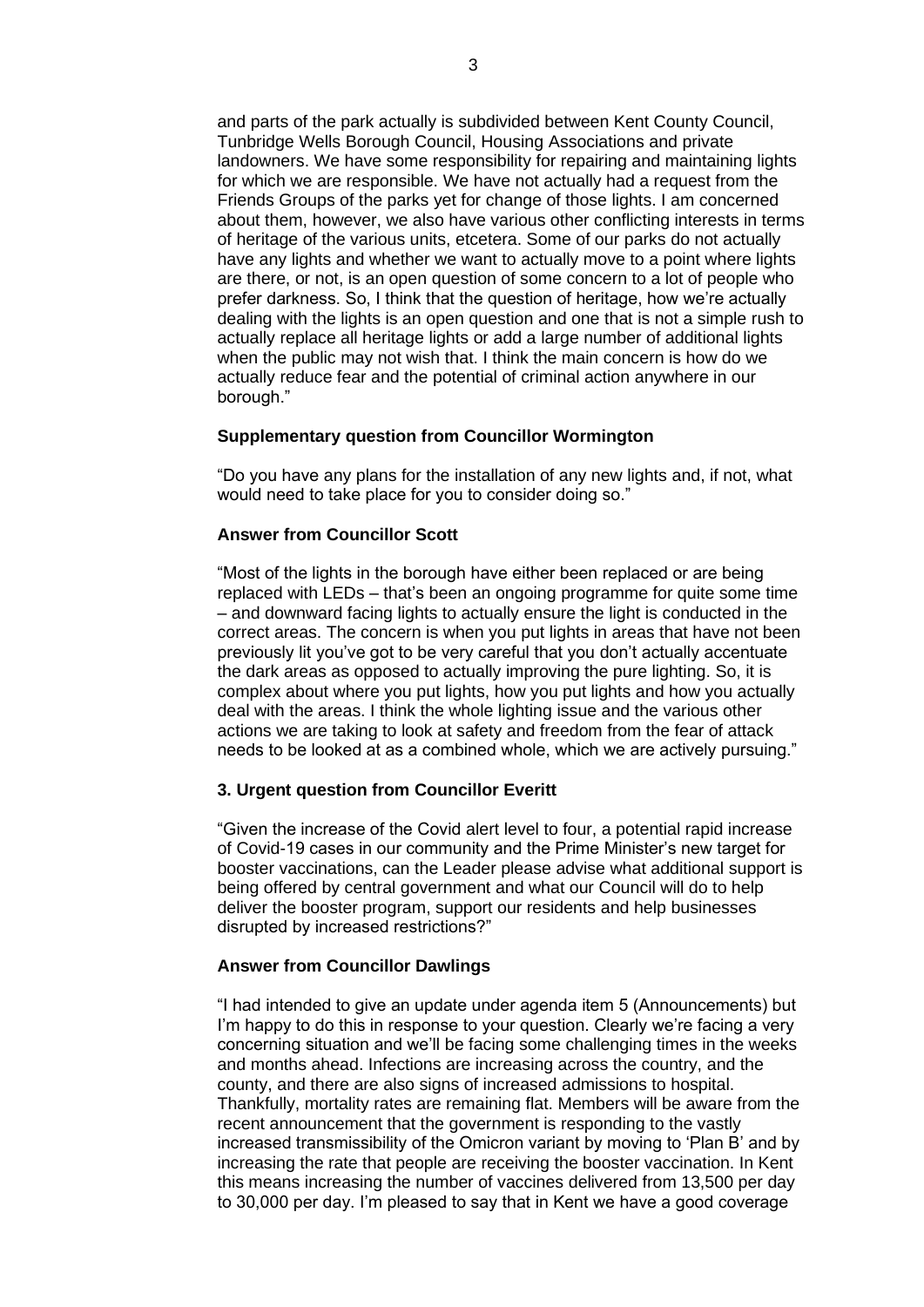with 675,000 booster jabs delivered, covering 56 per cent of the adult population and, crucially, 87 per cent of high-risk residents and three-quarters of the those who are over 50. You've asked how the Council can help deliver the booster programme and support residents and businesses. The Council meets regularly with NHS colleagues and other partners through meetings of the Kent Leaders, Kent Chief Executives and the Local Resilience Forum. We have used those meetings to call for greater capacity and more venues for both testing and vaccination in the borough and we have offered support in terms of premises, staff and any other assistance as we can provide. I've had a meeting today with other council leaders across the county and was told by the head of the Care Commissioning Group that we should have further details tomorrow of their plan to be able to offer booster vaccinations to everyone who is eligible by the end of the year. At that meeting I expressed my concern of the lack of a vaccination centre in Tunbridge Wells where we had offered the NHS a facility. In terms of support we are providing, we continue to provide eligible residents who have had to self-isolate as well as a host of other things that the Chief Executive outlined at last-weeks Members' Briefing. As for businesses, we are continuing to manage historic schemes and readying ourselves to manage any future support schemes that the government announces in response to either current or possible further restrictions."

## **Supplementary question from Councillor Everitt**

"Could I clarify that the Council will not be receiving direct financial support from central government to support businesses in our community disrupted by restrictions and also to support our residents."

## **Answer from Councillor Dawlings**

"We have received financial assistance throughout the restriction periods up until now. We have no idea as to whether further finance is going to be provided."

# **RETURN OF PERSONS ELECTED**

FC57/21 The Chief Executive, as Returning Officer for the election held on Thursday 25 November 2021, submitted the return of persons elected to the Borough Council as set out in the agenda report.

# **CHANGES TO THE APPOINTMENTS TO COMMITTEES (DECEMBER 2021)**

FC58/21 Councillor Dawlings moved, and Councillor Scott seconded, the recommendation set out in the report on the agenda.

The report was taken as read.

The Mayor took a vote on the motion by affirmation.

## **RESOLVED –**

- 1. That the allocation of seats to Committees (political balance), as set out at paragraph 3.7 of the report, be approved.
- 2. That the appointments to Committees, nominated by Group Leaders, including the Chairmanships and Vice-Chairmanships of the Committees as set out at appendix A to the report, be approved.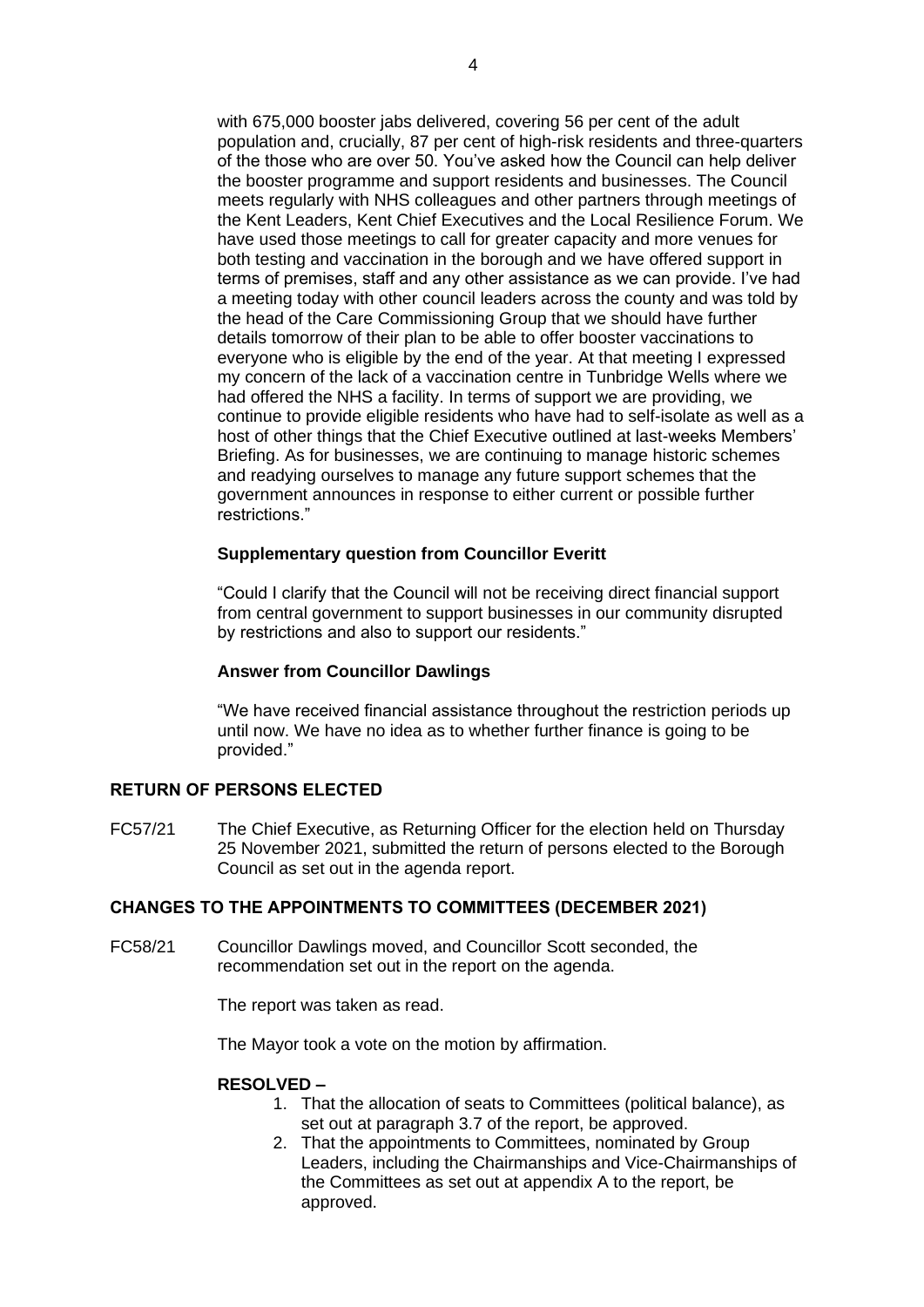### **TIMETABLE OF MEETINGS 2022/23**

FC59/21 Councillor Dawlings moved, and Councillor Scott seconded, the recommendation set out in the report on the agenda.

Debate included:

• Meetings which had been moved to the day-time during the restrictions had returned to their usual evening times.

The Mayor took a vote on the motion by affirmation.

**RESOLVED –** That the Timetable of Meetings for 2022/23, as at Appendix A to the report, be agreed.

## **CHANGES TO THE CONSTITUTION (DECEMBER 2021)**

FC60/21 Councillor Dawlings moved, and Councillor Hamilton seconded, the recommendation set out in the report on the agenda.

> The Chief Executive advised that the proposed amendments to the Constitution set out in appendices C, D and E to the report related to procedures for dealing with complaints against the Council's statutory officers and as such said officers would leave the chamber during the debate on those items.

In relation to the proposed amendments to the Constitution set out in appendices A, B, F, G, H, I and J to the report, debate included:

- There was no need for the word limit on motions, this was solving a problem that did not exist.
- The accumulated effect of the changes was to transfer too much power to officers.
- Notwithstanding the honourable intentions of the current officers, the changes could reduce accountability in future.
- The Climate Emergency declaration was an example of a motion that was too long and encompassed too many different aspects.
- Motions should be more succinct and specific.
- The Climate Emergency declaration was one of the most strongly supported motions in recent business and, owing to the complexity of the subject, was an example of why a word limit could be counterproductive.
- The wording of the word limit on motions deliberately stated that motions should not 'normally' exceed 250 words, leaving that discretion where appropriate.
- Multiple short motions was preferable to long multi-part motions.
- Short motions would help public comprehension.

The Mayor took a vote on the proposed amendments to the Constitution as set out in Appendices A, B, F, G, H, I and J by show of hands. Votes cast were 16 for, 4 against with 3 abstentions.

# **PART MOTION CARRIED**

In response to several questions of clarification, the Monitoring Officer advised that it was not possible to define what might be considered as trivial in respect of complaints against the statutory officers but that it would be for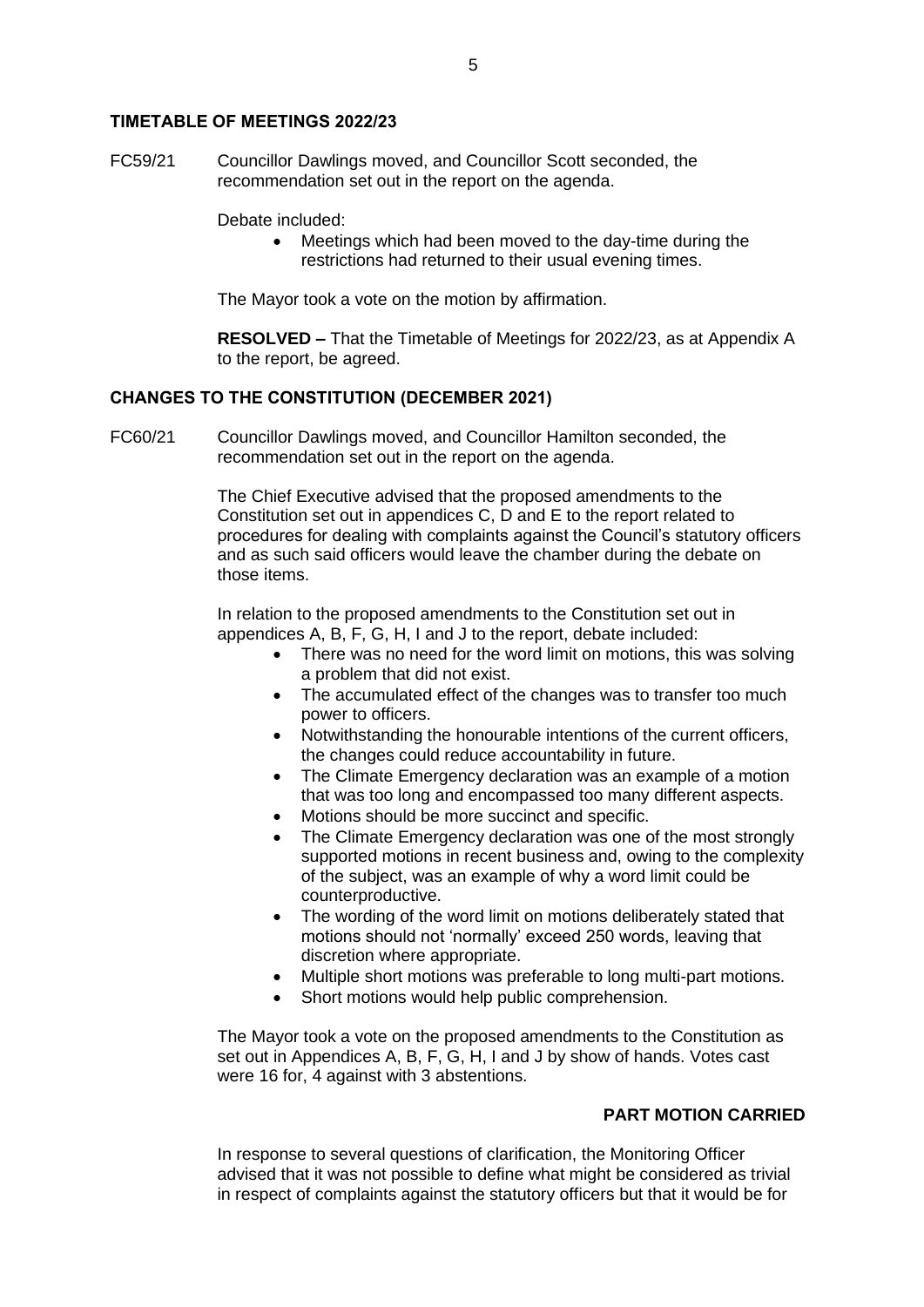In relation to the proposed amendments to the Constitution set out in appendices C, D and E to the report, debate included:

- It was unclear whether the Monitoring Officer would determine whether a complaint against the Chief Executive was serious before or after consulting Group Leaders and the Head of Human Resources.
- The wording relating to the sequence of consultation when determining whether a complaint against the Chief Executive was serious implied that consultation would occur before determination.
- Group Leaders should not be involved in the determination whether a complaint against the Chief Executive was serious.

The Mayor took a vote on the proposed amendments to the Constitution as set out in Appendices C, D and E by show of hands. Votes cast were 9 for, 11 against with 3 abstentions.

# **PART MOTION NOT CARRIED**

The Mayor took a vote on the motion by affirmation.

# **RESOLVED –**

- 1. That the amendments to the Constitution as set out in Appendices A, B, F, G, H, I, J to the report be agreed;
- 2. That the Head of Legal Partnership and Monitoring Officer be authorised to make all other necessary and consequential changes to the Constitution to give effect to these recommendations; and
- 3. That the proposed arrangements relating to hybrid Council meetings referred to in Appendix J to the report, be kept under review by the Monitoring Officer, and the Monitoring Officer be authorised to make all other necessary and consequential changes to these provisions.

# **EXTERNAL AUDIT CONTRACT**

FC61/21 Councillor Simmons moved, and Councillor Hamilton seconded, the recommendation set out in the report on the agenda.

The report was taken as read.

The Mayor took a vote on the motion by affirmation.

**RESOLVED –** That the Council opt into the national arrangement for the procurement of external audit.

# **STATEMENT OF PRINCIPLES FOR GAMBLING ACT 2005 POLICY 2022-25**

FC62/21 Councillor Bailey moved, and Councillor Thomson seconded, the recommendation set out in the report on the agenda.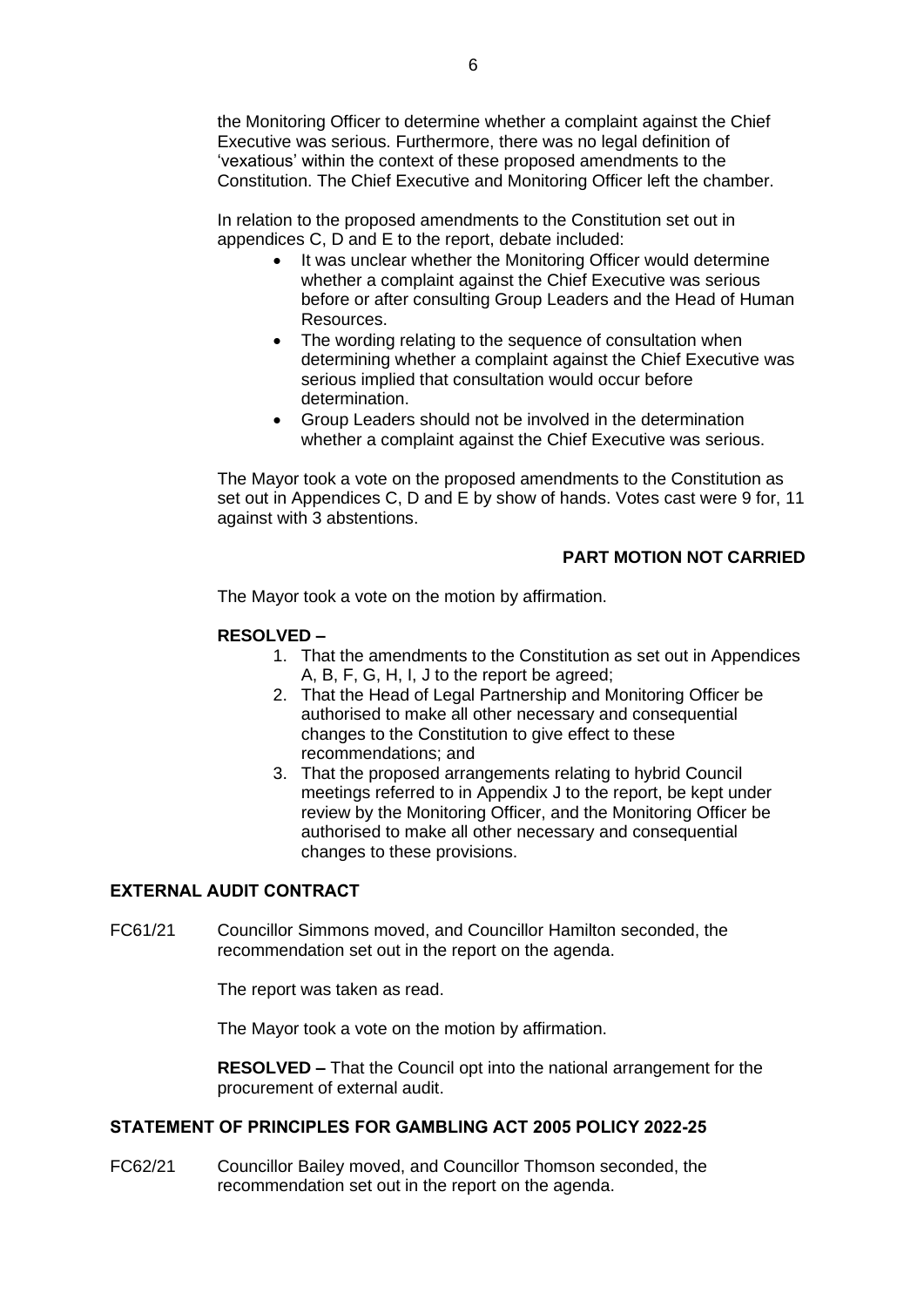The report was taken as read.

The Mayor took a vote on the motion by affirmation.

**RESOLVED –** That the revised Statement of Licensing Principles for Gambling Act 2005 Policy 2022-2025, as set out at Appendix A to the report, be adopted with effect from 7 January 2022.

# **CIVIC MEDALLION NOMINATION (DECEMBER 2021)**

FC63/21 Councillor March moved, and Councillor Fairweather seconded, the recommendation set out in the report on the agenda.

The report was taken as read.

The Mayor took a vote on the motion by affirmation.

**RESOLVED –** That a Civic Medallion be awarded to the individual set out at Exempt Appendix A to the report.

Note: The matter was decided in the public session taking the exempt information set out in the agenda as read.

# **AUDIT AND GOVERNANCE COMMITTEE ANNUAL REPORT 2020/21**

FC64/21 Councillor Simmons moved, and Councillor Hamilton seconded, the recommendation set out in the report on the agenda.

Debate included:

- Paragraph 1.1 and 1.2 of the covering report contained a typographic error and should be read as referring to municipal year 2020/21.
- The report referred to the committee being able to return to its normal work thanks to the 'government's' vaccination programme, this should be to the credit of the NHS.
- The committee's request for a cross-party working group in November 2019 had not been heeded and subsequently the Chairman and Vice-Chairman were removed from their posts. The claim that the committee provided independent review could not be substantiated.
- Notwithstanding the government's role in initiating and funding the vaccination programme, no diminution of the efforts of the NHS was intended.

The Mayor took a vote on the motion by affirmation.

**RESOLVED –** That the Audit and Governance Committee Annual Report for 2020/21 as set out at Appendix A to the report be noted.

## **URGENT BUSINESS**

FC65/21 There was no urgent business.